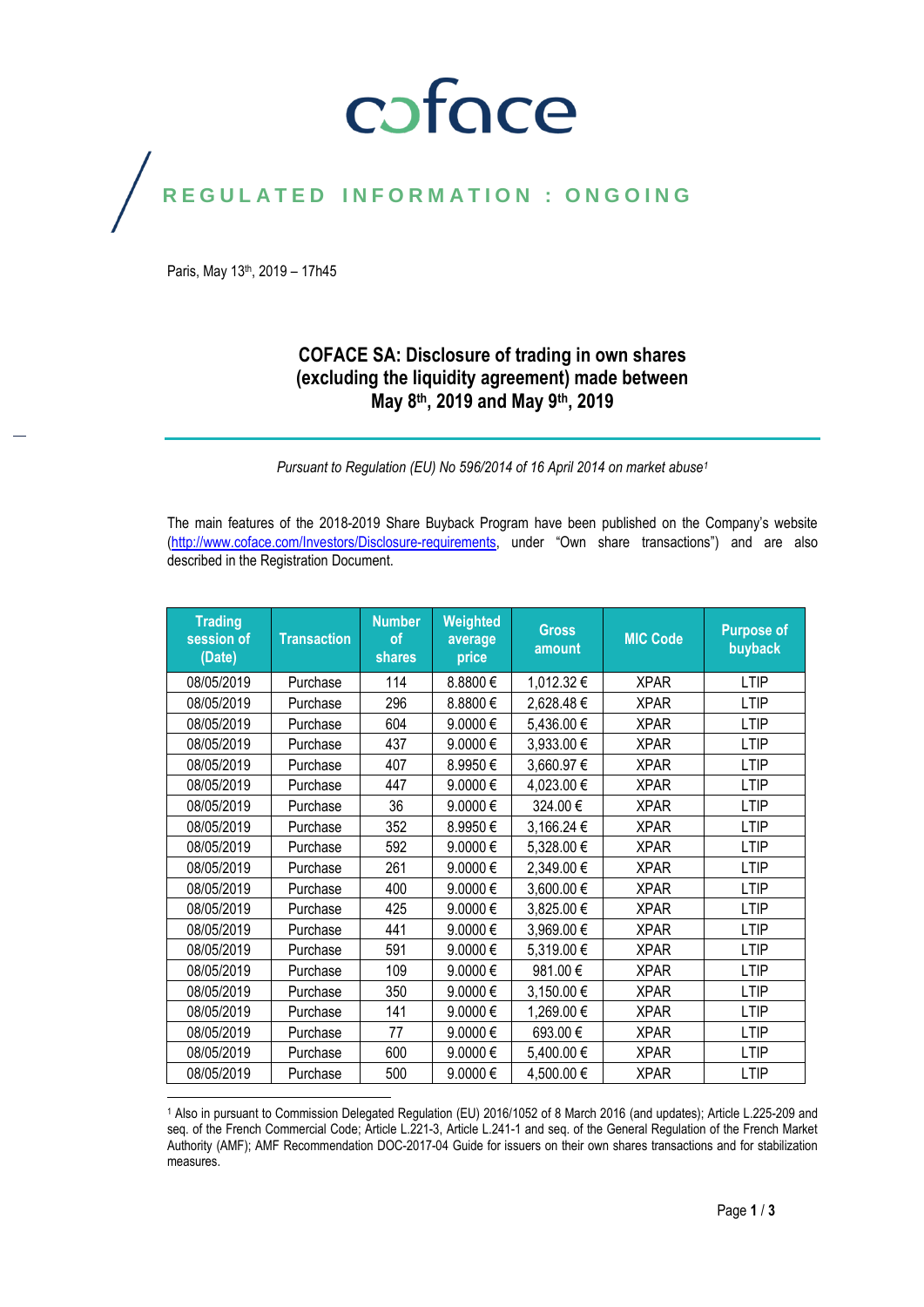# COFOCE

 $\bigg)$ 

| 08/05/2019                    | Purchase | 180    | 9.0000€ | 1,620.00 € | <b>XPAR</b> | <b>LTIP</b> |
|-------------------------------|----------|--------|---------|------------|-------------|-------------|
| 08/05/2019                    | Purchase | 322    | 9.0000€ | 2,898.00€  | <b>XPAR</b> | <b>LTIP</b> |
| Total 08/05/2019              |          | 7,682  | 8.9931€ | 69,085     | <b>XPAR</b> | <b>LTIP</b> |
|                               |          | 7,682  | 8.9931€ | 69,085€    |             |             |
| 09/05/2019                    | Purchase | 102    | 9.0000€ | 918.00€    | <b>XPAR</b> | LTIP        |
| 09/05/2019                    | Purchase | 348    | 9.0000€ | 3,132.00 € | <b>XPAR</b> | <b>LTIP</b> |
| 09/05/2019                    | Purchase | 483    | 8.9350€ | 4,315.61 € | <b>XPAR</b> | <b>LTIP</b> |
| 09/05/2019                    | Purchase | 400    | 8.9150€ | 3,566.00 € | <b>XPAR</b> | <b>LTIP</b> |
| 09/05/2019                    | Purchase | 36     | 8.9150€ | 320.94€    | <b>XPAR</b> | <b>LTIP</b> |
| 09/05/2019                    | Purchase | 394    | 8.9600€ | 3,530.24 € | <b>XPAR</b> | <b>LTIP</b> |
| 09/05/2019                    | Purchase | 346    | 8.9300€ | 3,089.78€  | <b>XPAR</b> | <b>LTIP</b> |
| 09/05/2019                    | Purchase | 398    | 8.9550€ | 3,564.09€  | <b>XPAR</b> | <b>LTIP</b> |
| 09/05/2019                    | Purchase | 718    | 9.0000€ | 6,462.00€  | <b>XPAR</b> | <b>LTIP</b> |
| 09/05/2019                    | Purchase | 91     | 9.0000€ | 819.00€    | <b>XPAR</b> | <b>LTIP</b> |
| 09/05/2019                    | Purchase | 400    | 9.0000€ | 3,600.00 € | <b>XPAR</b> | <b>LTIP</b> |
| 09/05/2019                    | Purchase | 155    | 9.0000€ | 1,395.00€  | <b>XPAR</b> | <b>LTIP</b> |
| 09/05/2019                    | Purchase | 568    | 8.9900€ | 5,106.32€  | <b>XPAR</b> | <b>LTIP</b> |
| 09/05/2019                    | Purchase | 412    | 9.0000€ | 3,708.00 € | <b>XPAR</b> | <b>LTIP</b> |
| 09/05/2019                    | Purchase | 532    | 9.0000€ | 4,788.00€  | <b>XPAR</b> | <b>LTIP</b> |
| 09/05/2019                    | Purchase | 188    | 9.0000€ | 1,692.00 € | <b>XPAR</b> | <b>LTIP</b> |
| 09/05/2019                    | Purchase | 540    | 9.0000€ | 4,860.00€  | <b>XPAR</b> | <b>LTIP</b> |
| 09/05/2019                    | Purchase | 14     | 9.0000€ | 126.00€    | <b>XPAR</b> | <b>LTIP</b> |
| 09/05/2019                    | Purchase | 461    | 8.9950€ | 4,146.70 € | <b>XPAR</b> | <b>LTIP</b> |
| 09/05/2019                    | Purchase | 411    | 8.9900€ | 3,694.89€  | <b>XPAR</b> | <b>LTIP</b> |
| 09/05/2019                    | Purchase | 14     | 8.9950€ | 125.93€    | <b>XPAR</b> | <b>LTIP</b> |
| 09/05/2019                    | Purchase | 473    | 8.9850€ | 4,249.91€  | <b>XPAR</b> | <b>LTIP</b> |
| 09/05/2019                    | Purchase | 99     | 8.9800€ | 889.02€    | <b>XPAR</b> | <b>LTIP</b> |
| 09/05/2019                    | Purchase | 265    | 8.9800€ | 2,379.70€  | <b>XPAR</b> | <b>LTIP</b> |
| 09/05/2019                    | Purchase | 247    | 8.9750€ | 2,216.83€  | <b>XPAR</b> | <b>LTIP</b> |
| 09/05/2019                    | Purchase | 117    | 8.9750€ | 1,050.08€  | <b>XPAR</b> | <b>LTIP</b> |
| 09/05/2019                    | Purchase | 498    | 8.9750€ | 4,469.55€  | <b>XPAR</b> | <b>LTIP</b> |
| 09/05/2019                    | Purchase | 19     | 8.9750€ | 170.53€    | <b>XPAR</b> | <b>LTIP</b> |
| Total 09/05/2019              |          | 8,729  | 8.9800€ | 78,386     | <b>XPAR</b> | <b>LTIP</b> |
| Total 08/05/2019 - 09/05/2019 |          | 16,411 | 8.9861€ | 147,471 €  |             | <b>LTIP</b> |